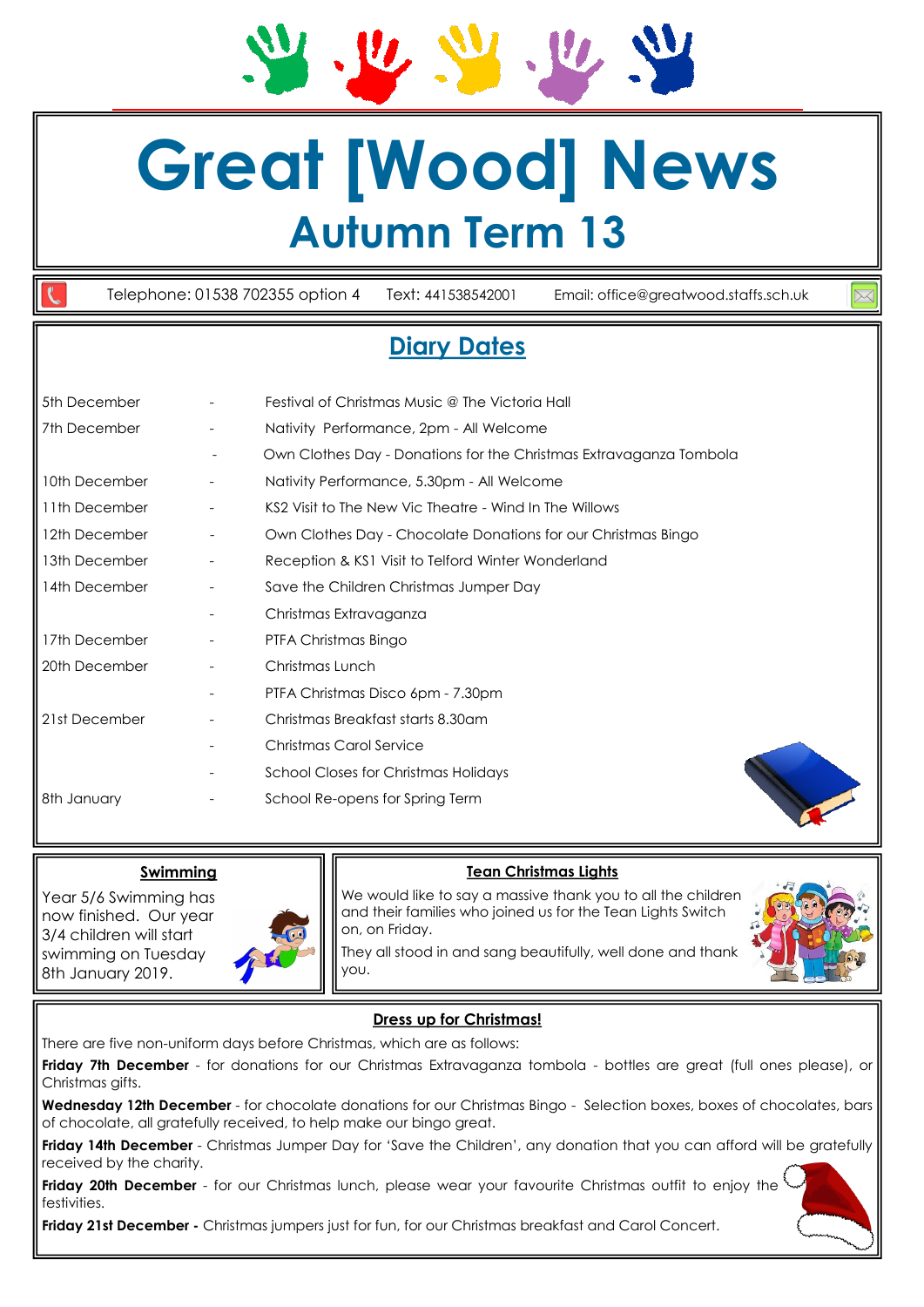### **Victoria Hall Festival of Christmas Music - Wednesday 5th December**

**Reminder:** Please can everyone taking part in the carol service, on Wednesday 5th December, please remember they will need a packed tea to take with them to the Victoria Hall. Because of the late night, our Choir members attending the Victoria hall, will be allowed to come in by 10am on Thursday morning.





### **KS2 Wind In The Willows**

On Tuesday 11th December, Key Stage 2 children will be going to see this year's performance, 'Wind in the Willows' at the New Vic Theatre.

**Reminder: Children will be returning late, this is expected to be approximately 5.30pm.**



### **Telford Winter Wonderland**

On Thursday 13th December children in Reception, Years 1 & 2 will be visiting Telford Winter Wonderland. Please can any outstanding permission slips be returned to school by Friday 7th December.

### **Nativity Performances**

Our little ones are currently practising hard to wow you with their Nativity performances of 'A King is Born', which take place at 2pm on Friday 7th December and 5.30pm on Monday 10th December. Please see separate letter for more details of the evening performance.

\*\*We have a limited number of tickets left from the school office, which will be issued on a first come first served basis.



### **School Office**

Please may we remind you that the school office is closed every Thursday afternoon from 1pm.

Therefore, we kindly request that you please contact us before this time, to advise of any changes to the collection of your child/children.

Urgent messages may be left on the answerphone - and naturally, we will still contact you should any need arise, but we ask that you please do not contact us via text message, or for non-emergencies on Thursday afternoons.

Please may we also remind you that at this busy time of year the office is dealing with a lot of queries at the school door, therefore it may take some time to answer the phone. Please feel free to text on 01538 542001 or email office@greatwood.staff.sch.uk.

These messages will be answered as soon as possible.

Many thanks for your help and co-operation with this.





### **No crossing patrol**

Please note that there will be no crossing patrol at the end of the school day, on Thursday 13th December.

Please make arrangements to ensure that your child/children cross the road safely.

### **Christmas Dinner**

, Ho,ho, ho! Lesley and Jan are once again busily planning our school Christmas Dinner, which we are looking forward to enjoying on Thursday 20th December.

As the number of children having dinner significantly increases on that day, it is really important that we let the kitchen know, in advance, how much food to order and prepare.

We will, therefore, assume that, **unless you tell us differently**, your child will be having Christmas dinner. **If you wish your child to bring SANDWICHES on that day and not have a Christmas dinner, please complete and return the reply slip to school, before Tuesday 4th December**.

If your child receives the Universal Infant Free School Meals there will be no charge for the Christmas lunch, children in Key Stage 2 the cost of the Christmas dinner this year is £2.20.

#### ----------------------------------------------------------------------------------------------------------------------------------------------------------------------------- **Christmas Dinner**

My child \_\_\_\_\_\_\_\_\_\_\_\_\_\_\_\_\_\_\_\_\_\_\_\_\_\_\_\_\_\_\_\_\_\_\_\_ (name) will **NOT** require a school Christmas Dinner on Thursday 20th December and I will be providing sandwiches on that day.

Signed